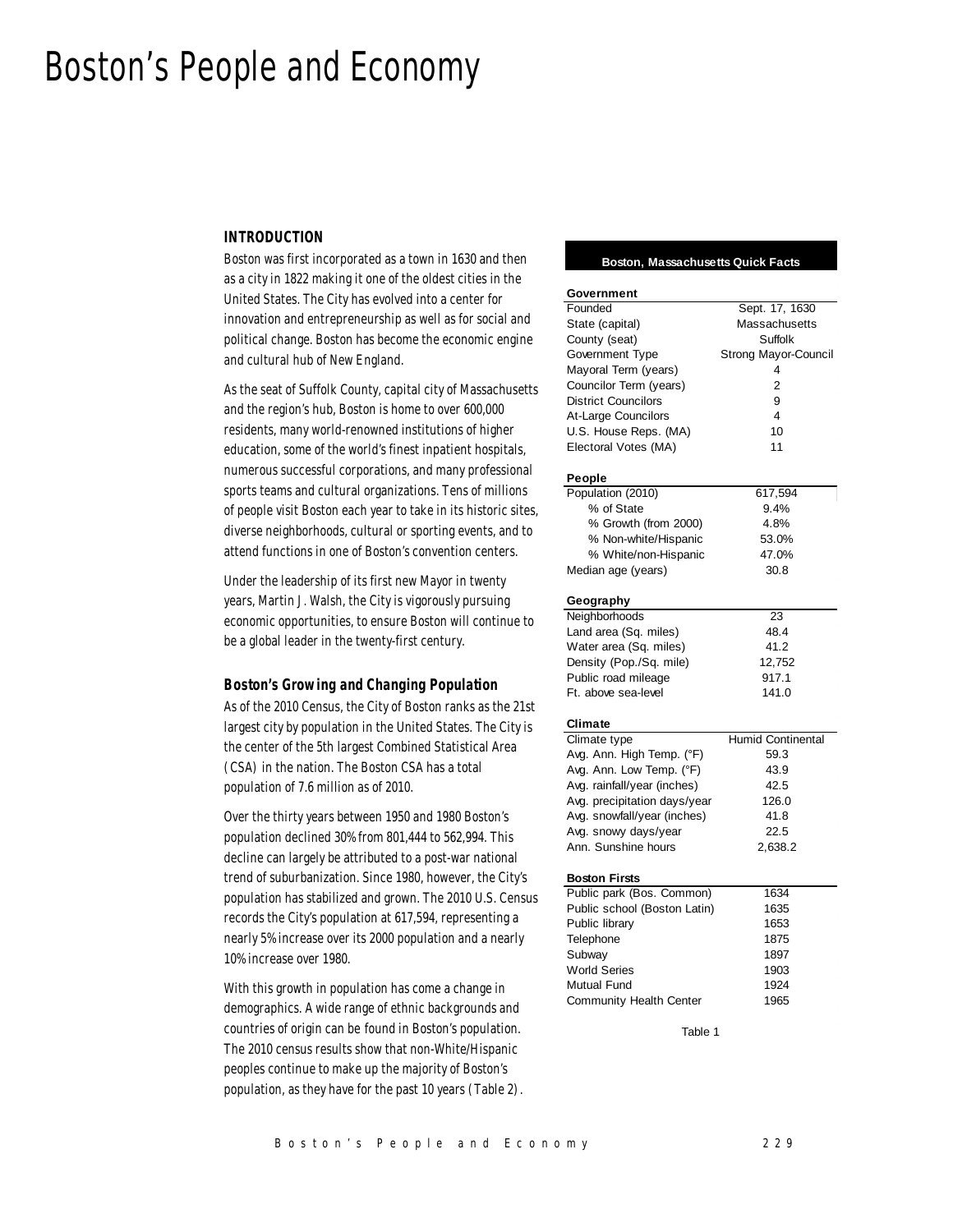The 2010 Census also shows that Boston is a relatively young city. Children ages 19 and under make up 22% of the City's population. More than one out of every three persons in Boston is between the ages of 20 and 34 years old. People ages 35 to 54 years old comprise 24% of the population. People ages 55 to 64 years old comprise 9%. Senior citizens ages 65 and above make up only 10% of the City's population.

Not only is Boston a relatively young city, but the number of families is decreasing. From 2000 to 2010 the number of households in Boston increased by 5.5%, but the number of households with someone under age 18 decreased by 7% and the number of households with someone over age 65 decreased by 15%. The number of householders living alone increased by 5% and the number of nonfamily households (which consists of people living alone and households where no members are related) increased by 11%.

## *Boston's Jobs, Labor Force, and Income*

Boston ranks among the highest in concentrations of employment in the U.S. In 2010, Boston supplied an estimated 657,669 jobs, 96% of jobs in Suffolk County, approximately one out of every six jobs in Massachusetts, and one out of every fourteen jobs in New England. Unemployment in the City continues to decline from a high of 8.6% (not seasonally adjusted) in January 2010, down to 4.4% in December 2015.

## - 100,000 200,000 300,000 400,000 500,000 600,000 700,000 800,000 900,000 1950 1960 1970 1980 1990 2000 2010

**Boston's Population** *1950 to 2010 Census*

## Figure 1

With the number of Boston based jobs exceeding the resident labor force by more than double, the City is the recipient of many daily commuters. Between 1970 and 2010, the number of non-Suffolk County residents commuting to jobs in Suffolk County increased over 50% to nearly 350,000 (Figure 2). And, as Boston has continually become a better place to live, more residents are choosing to live in the City and commute out for their jobs. From the City's population low point in 1980, the number of Suffolk County residents, in 2000, commuting to jobs

#### **Boston's People**

|                   |                                      | 1970                 | 1980      | 1990          | 2000     | 2010     |
|-------------------|--------------------------------------|----------------------|-----------|---------------|----------|----------|
| <b>Population</b> | <b>Total Population</b>              | 641,071              | 562,994   | 574,283       | 589,141  | 617,594  |
|                   | % White Alone                        | <b>NA</b>            | <b>NA</b> | 59%           | 49%      | 47%      |
|                   | % Non-White/Hispanic                 | 18%                  | 30%       | 37%           | 51%      | 53%      |
|                   | <b>Black or African-American</b>     | NA.                  | <b>NA</b> | 24%           | 25%      | 22%      |
|                   | Asian                                | <b>NA</b>            | <b>NA</b> | 5%            | 8%       | 9%       |
|                   | Hispanic or Latino                   | NA                   | <b>NA</b> | 11%           | 15%      | 18%      |
|                   | Other                                | <b>NA</b>            | <b>NA</b> | 1%            | 3%       | 4%       |
| <b>Income</b>     | Median Household Income              | \$7.935              | \$12,530  | \$29,180      | \$39.329 | \$49,893 |
|                   | Average Annual Wage (Suffolk County) | NA                   | \$15,472  | \$31,272      | \$55,522 | \$74,881 |
| <b>Education</b>  | % High School Graduate               | 34%                  | 35%       | 27%           | 24%      | 24%      |
|                   | % Some College Completed             | 9%                   | 13%       | 19%           | 19%      | 18%      |
|                   | % College Graduate                   | 10%                  | 20%       | 30%           | 36%      | 44%      |
|                   | Employment Labor Force               | 266,505              | NA.       | 304.507       | 304,224  | 327,561  |
|                   | Unemployment Rate (resident)         | 12.8%('75) 7.8%('83) |           | $8.6\%$ ('91) | 2.70%    | 7.9%     |
|                   | Number of Jobs                       | 576,125              | 572,078   | 622,433       | 688,077  | 657,669  |
|                   | % Blue Collar Jobs                   | 45%                  | 40%       | 33%           | 31%      | 32%      |
|                   | % White Collar Jobs                  | 55%                  | 60%       | 67%           | 69%      | 68%      |
|                   | % Manufacturing Jobs                 | 11%                  | 9%        | 5%            | 4%       | 1%       |
|                   | % Trade Jobs                         | 22%                  | 16%       | 13%           | 12%      | 11%      |
|                   | % Finance Jobs                       | 13%                  | 13%       | 15%           | 15%      | 15%      |
|                   | % Service Jobs                       | 25%                  | 36%       | 42%           | 46%      | 58%      |

Boston Redevelopment Authority, U.S. Census Bureau, M assachusetts Division of Employment and Training,

M assachusetts Department of Labor and Workforce Development

Table 2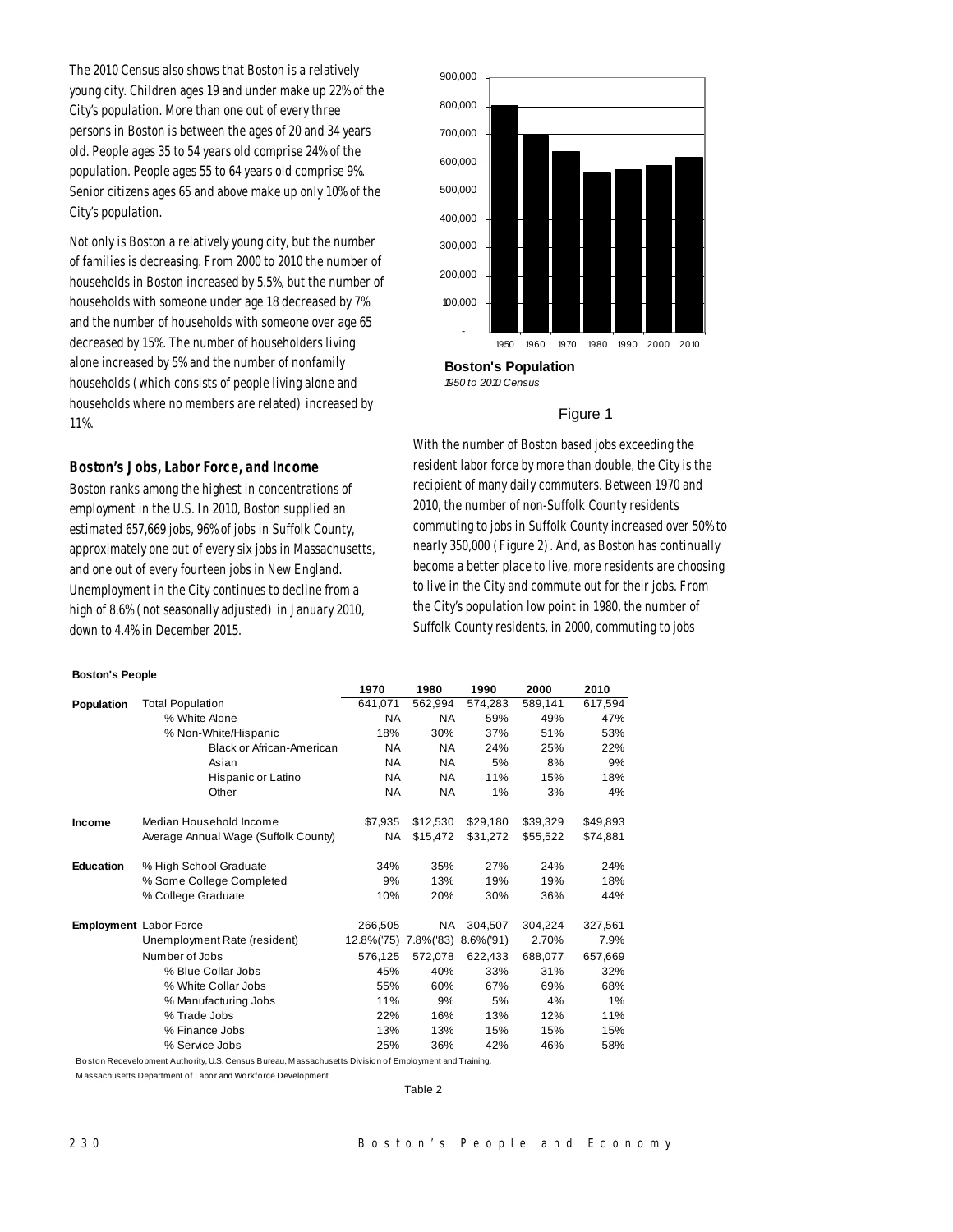

Figure 2

outside the county grew nearly 60% and now represents 28% of the resident county labor force.

The City's resident labor force has undergone another transformation. Of the 266,505 Boston residents working in 1970, 45% held blue-collar jobs and 55% held whitecollar jobs. In 2010, of the 327,561 Boston residents working, those holding blue-collar jobs fell to 32%, and those employed in white-collar occupations rose to 68% (Table 2). The changing needs of a service-based economy have resulted in a better educated and a more highly skilled workforce. In 2000, 79% of the adults in Boston had completed high school, compared to 53% in 1970. A full 36% of adults in Boston had completed college in 2000, compared to only 10% in 1970. According to the most recent estimates from 2014, 85% of adults had completed high school (or GED), and 45% of adults had completed college.

Along with Boston's well-educated workforce comes comparatively high household incomes and wages. In 2010, median household income in the City was \$49,893, up 27% from 2000 (Table 2). Median household income in Boston is consistently more than 30% greater than the median household income in the United States. Per capita Personal Income in Suffolk County was \$52,856 in 2010. The average annual wage and salary disbursement per job in Suffolk County was \$74,881 in 2010. Beginning around 1990, wages in Suffolk County began to grow faster than the state and the nation. In 2010, the average annual wage per job in Suffolk County was 32% higher than the average Massachusetts wage and 59% higher than the national average wage (Figure 3).



## *Key Sectors in the Boston Economy*

## Transportation

A key to any city's economic health is its ability to transport residents, workers, visitors, and goods efficiently and safely to their intended destinations, whether in the city or throughout the region.

## Local Transportation

According to the 2010 census, 36% of households in Boston do not have a vehicle, which makes public and alternative transportation particularly important to city residents.

Boston's public transportation system reaches into every neighborhood of the City whether by trolley, subway, bus, or commuter train. Several major transportation initiatives are increasing access and reducing travel time. The Massachusetts Bay Transportation Authority (MBTA) plans for the following capital improvement projects within Boston for 2015 through 2018: the Fairmount Line Improvements, State Street and Orient Heights Station accessibility improvements, and new vehicles for the Red and Orange subway lines. Government Center station was re-opened in March 2016.

The MBTA provides commuter rail, subway, local bus and express bus services, and water ferry service to 175 cities and towns in eastern Massachusetts, offering public transit to a population of almost 4.8 million people in an area of 3,200 square miles. The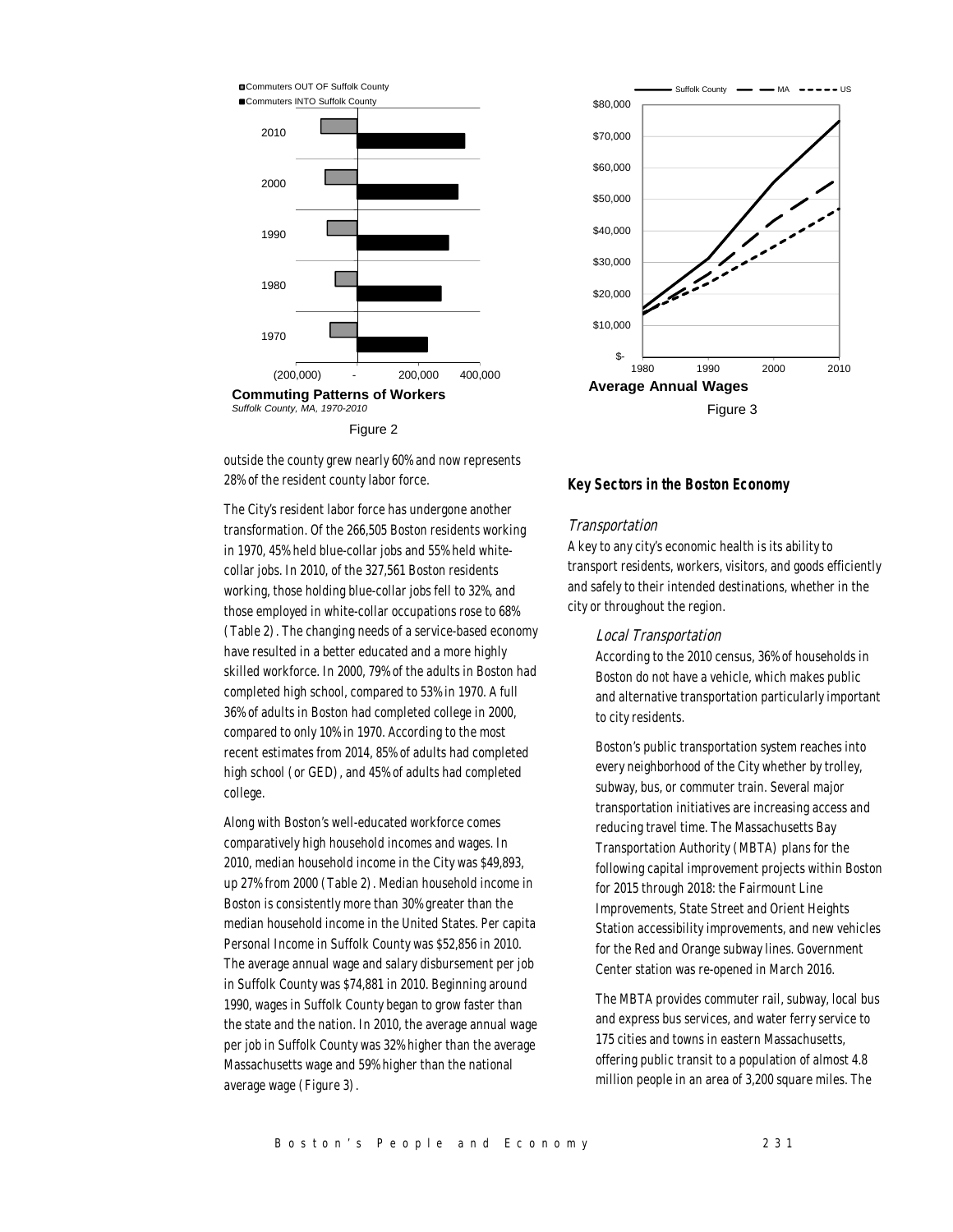MBTA currently serves about 1.3 million passengers per day.

Given the needs and preferences of residents, the City has made investments into "greener" transportation for its residents, visitors and employees. A contract for a bike sharing program has put bike stations in various points around the City for users to rent for trips around town. As of March 2016, the City has installed a total of 103 miles of bike lanes on City roads with more to follow. The City also now has 54 discounted scooter/motorcycle parking spaces downtown to encourage the use of these fuel efficient vehicles. The City itself has moved to limit emissions and increase the fuel economy of its fleet by purchasing hybrid vehicles and requiring new taxi cabs to be hybrids as well.

With the national and international rise of carsharing companies, the City is also running an internal fleet-sharing program. "FleetHub" is an online reservation system allowing City employees to reserve pooled vehicles for departmental use. This innovative system reduces the total number of vehicles needed by the City through vehicle-sharing across departments and functions and by increasing utilization of individual vehicles to their maximum. Thus far the system is functioning in 5 locations with 36 vehicles (including seventeen hybrids, eight electric, and five propane vehicles) shared among approximately 500 active drivers.

## Regional Transportation

Boston's South Station, one of three major high speed rail terminals on Amtrak's Northeast Corridor, currently hosts high speed intercity passenger rail including Amtrak Acela Express and Northeast Regional Services. It is also the terminus for Amtrak's Lake Shore Limited service between Boston and Chicago.

The metropolitan Boston roadway system provides commuter access to the City through surface arteries and three limited access interstate highways that connect Boston to the national highway system. Interstate 90 (the Massachusetts Turnpike), extended as part of the Central Artery Project, leads westward from Logan Airport through downtown Boston to the New York State border. Interstate 95, the East Coast's principal north-south highway, connects Boston to New Hampshire and Maine to the north and New York City and Washington D.C. to the south. Interstate 93, another north-south highway,

extends from just south of the City to New Hampshire. Major industrial parks and hightechnology companies line these transportation arteries.

## National and International Travel

In 2013, Boston's Logan International Airport was the most active airport in New England, the  $20<sup>th</sup>$  most active airport in the United States, and the  $52<sup>th</sup>$  most active airport in the world. In 2015, Logan served over 33.4 million international and domestic passengers, a 5.7% increase from 2014. Logan Airport is also very important to the economy as a center for processing air cargo. In 2015, Logan Airport's air cargo and mail volume totaled 575.8 million pounds. This was a 1.7% decrease from 2014 air cargo and mail volume.

The Port of Boston provides New England businesses with excellent deep-water port facilities and access to world ports, as well as feeder service to Halifax, Nova Scotia, and New York. The Port of Boston ranked as the  $14<sup>th</sup>$  largest container port on the U.S. Atlantic Coast by container volume. The Port of Boston has also become a major cruise ship port, hosting 328,305 cruise ship passengers in 2015, an increase of 4.2% from the year before.

## Higher Education, Healthcare, Life Sciences, and Financial Services

Higher education, health care and financial services play a major role in Boston's economy. An examination of Boston's 53 largest private employers, in 2014, shows that over 75% are involved in these key sectors.

Boston hosts 35 universities, colleges, and community colleges, with a combined enrollment of over 150,000 students annually. Included among the City's colleges and universities are some of the finest educational institutions in the country, including Boston College, Boston University, and Northeastern University.

These institutions of higher education have a major effect on the City's economy. Because many of these students remain in Boston after graduation, the City's educational institutions are a major source of highly-skilled professionals for the City's workforce. Boston's colleges and universities contribute to the economy in ways beyond providing a work force to City businesses and maintaining a stable workforce of over 47,000 themselves. In 2015, the Boston Redevelopment Authority approved 179,120 new square feet of institutional development across the city.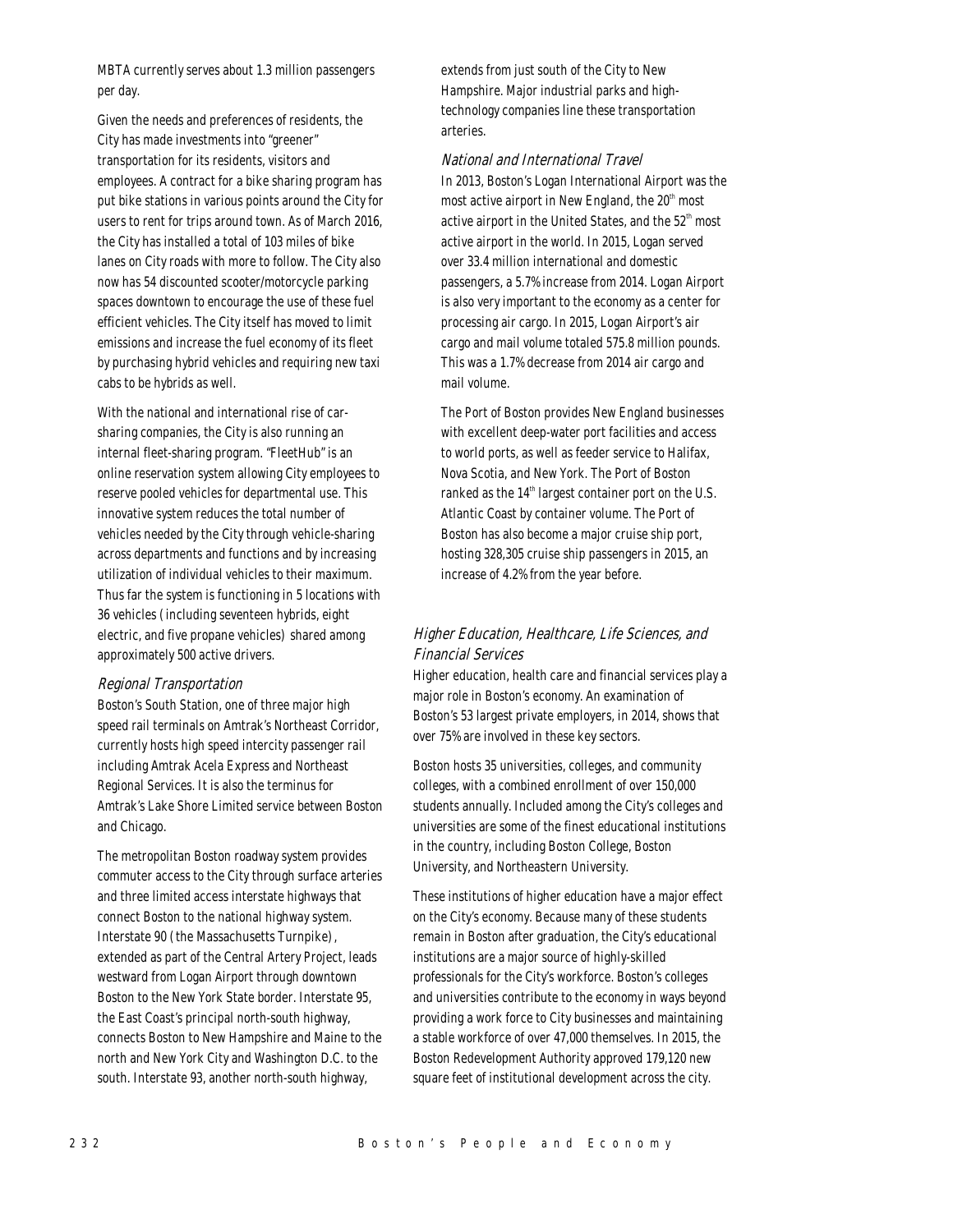These new projects were primarily educational developments or expansions, and include the Emerson Little Building, Harvard Business School's Klarman Hall/G2 Pavilion, and the Wentworth Institute of Technology's athletic facility.

Many of the nation's finest research and teaching hospitals are located in Boston, including Massachusetts General Hospital, Brigham and Women's Hospital, Beth Israel Deaconess Hospital, Boston Medical Center, Tufts Medical Center, and Boston Children's Hospital, as well as 25 community-based health centers. In total there are 21 inpatient hospitals in the City. Furthermore, the City is home to the medical and dental schools of Harvard University, Tufts University, and Boston University. In 2012, there were an estimated 127,000 people, or one in five of all Boston jobs, employed in health services in the City.

The Boston metropolitan area remains the nation's foremost region for the life sciences industry for consecutive years 2011 and 2012 according to the "2012 Life Sciences Cluster Report" a study by the realty group Jones Lang LaSalle. Boston's life science industry benefits from skilled labor force availability, leading universities in basic academic science fields, innovative research and development districts, proximity to major research hospitals, and strategic presence of venture capital resources. The study estimates that there are 74,000 employees in greater Boston within the industry subsectors of pharmaceuticals, biotechnology and medical devices; within the nation only San Diego has a greater percentage of its workforce in these industries.

Many of the country's leading financial services firms are located in Boston, including Fidelity Investments, John Hancock/Manulife Financial, State Street Corporation, and Wellington Management. In 2012, there were over 100,000 people employed in the finance, insurance and real estate industries in Boston.

## Travel, Tourism, and Culture

The City entertains many types of visitors each year. For those seeking historical sites, museums, sporting events, restaurants, theatre or business conventions, Boston is a great place to visit. According to the Greater Boston Convention and Visitors Bureau, an estimated 22.5 million people visited Boston in 2012. Of those, an estimated 1.5 million were international visitors to Boston and Cambridge.

## **Largest Private Employers in Boston**

## **Over 10,000 Employees**

Brigham & Women's Hospital Massachusetts General Hospital

## **5,000 to 9,999 Employees**

Beth Israel Deaconess Medical Center Boston Medical Center Boston University Children's Hospital Boston Fidelity Investments (FMR Corp.) Harvard University (Graduate Schools) State Street Bank & Trust Co

## Table 3

Boston is an attractive destination for conventions, meetings, and gate shows. The Boston Convention and Exhibition Center (BCEC), located on a 60-acre site in South Boston, contains 516,000 square feet of contiguous exhibition space designed to accommodate larger conventions. This facility, along with new hotel projects in the City, has given a significant boost to the local economy. In 2015, the Boston Convention and Exhibition Center, along with the John B. Hynes Memorial Convention Center, hosted 262 events, with an aggregate of 724,290 attendees. Boston also has several other sites for small and medium size conventions and conferences including the World Trade Center and Bayside Exposition Center.

The City of Boston is home to five major professional sports teams: the Boston Red Sox baseball team which plays at historic Fenway Park, the Boston Bruins hockey team and the Boston Celtics basketball team, which both play at the new TD Garden. The New England Patriots football and Revolution soccer teams play at Gillette Stadium in nearby Foxborough, MA. The New England Aquarium, Museum of Fine Arts, Isabella Stewart Gardener Museum, Institute of Contemporary Art, and many other attractions bring in thousands of tourists each year. The City also provides venues for concerts, ice shows, circuses and other entertainment performances as well as street festivals and parades in its neighborhoods and parks.

## *Economic History & Outlook*

During the 1960's, the national economy thrived and unemployment was consistently below 6% in the City. In the 1970's, Boston experienced the same pain felt across the country as the term "stagflation" was coined. The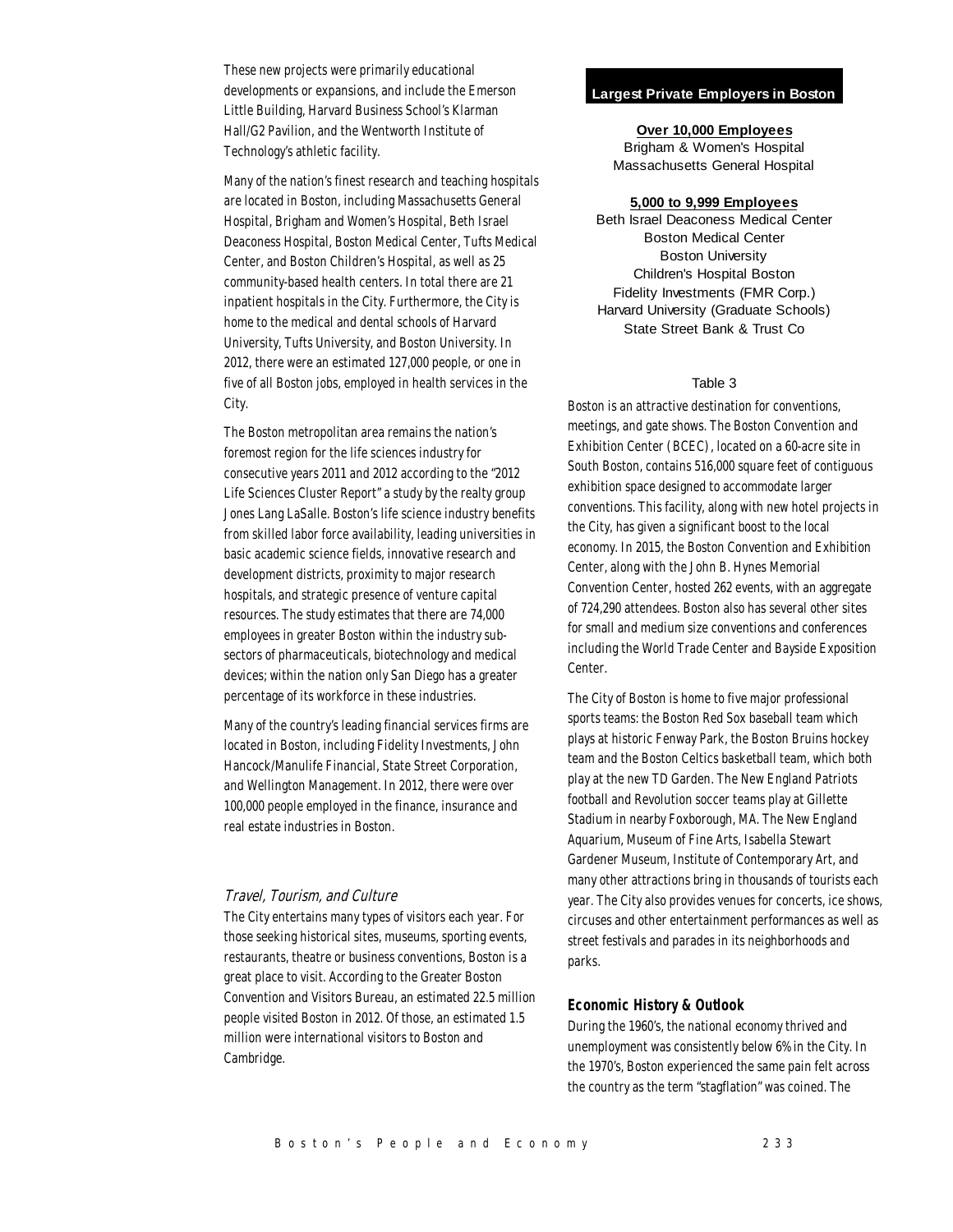1980's produced a period of great economic growth. The 1990's gave way to recession again with unemployment over 8% and a collapsing real estate market which transitioned into a long expansion with lower unemployment, more commercial development and increased home values. In the early 2000's, Boston experienced a mild recession along with the rest of the nation but continued to grow afterward. In 2008, the City was swept up with the nation in the "great recession". While Boston and Massachusetts did not fare as badly as some others, especially in the real estate market, the job loss and foreclosures were tough on the City indeed.

## **Housing**

The housing market is a source of growth for many industries and is a barometer of economic health overall. Since the end of the most recent recession, the housing market has come back unevenly across the country. Boston is faring better than many other metropolitan areas that were harder hit to begin with.

Prices of existing homes are slowly increasing according to two sources of data. The National Association of Realtors reports that in the fourth quarter of 2015, the median sale price of a single-family home in the Boston MSA was \$450,500, an increase of 3.4% over the same quarter in 2014. A look at the cumulative change in the Freddie-Mac Home Price Index (Figure 4) shows that cumulative price changes since December 2004, negative since September 2008, finally turned positive in June 2013 and have remained positive, almost reaching prerecession peaks.



Figure 4

Indicators of the housing market in Boston continue to improve. According to the Greater Boston Association of Realtors, sales of Boston homes increased 8.4% between December 2014 and December 2015. Inventory of homes for sale is down, days on the market are down, and homes are selling for very close to asking price.

Rents and rental activity in the City have increased recently. The monthly median advertised rent across the entire city for all types and sizes of apartments remained constant in 2015 at \$2,400. The rental unit vacancy rate was 2.6%.

## Office Market

With Boston becoming such a white collar town, the market for office space is a strong indicator of the local economy. The City downtown area has roughly 63.9 million square feet of office space. According to the firm Colliers International, the City has a vacancy rate of 8.9% as of fourth quarter 2015, down from 11.0% at the end of 2014. The annual absorption of office space was 2.1 million square feet.

In 2015, the Boston Redevelopment Authority approved 11 projects that include new office space, for a total of over 1.1 million new square feet of office space. The approved buildings will be mixed-use, with six including residential space. The new office developments will be located across the city: three in South Boston, two in Downtown, two in Jamaica Plain, and one each in Back Bay, Chinatown, Dorchester, and the South End.

## **Hotels**

Tourism is a big Boston industry supporting over 40,000 jobs in Suffolk County and nearly \$7.0 billion in spending for domestic travelers alone. The number of hotel rooms built, occupancy and room rate statistics are an indicator of the health of that industry.

The number of hotel rooms available in the City has grown dramatically over the last 10 years increasing from about 14,000 rooms to over 19,000 rooms. Much of this was in response to demand resulting from the construction of the Boston Convention and Exhibition Center (BCEC). The BCEC and the smaller Hynes Convention Center produce considerable demand for hotel nights. Enough so that the Massachusetts Convention Center Authority (MCCA) is seeking to have two more hotels built on MCCA land abutting the BCEC to meet demand for more and closer hotel rooms for that facility. In 2015, three hotels broke ground: the Four Seasons, the Aloft, and the Element.